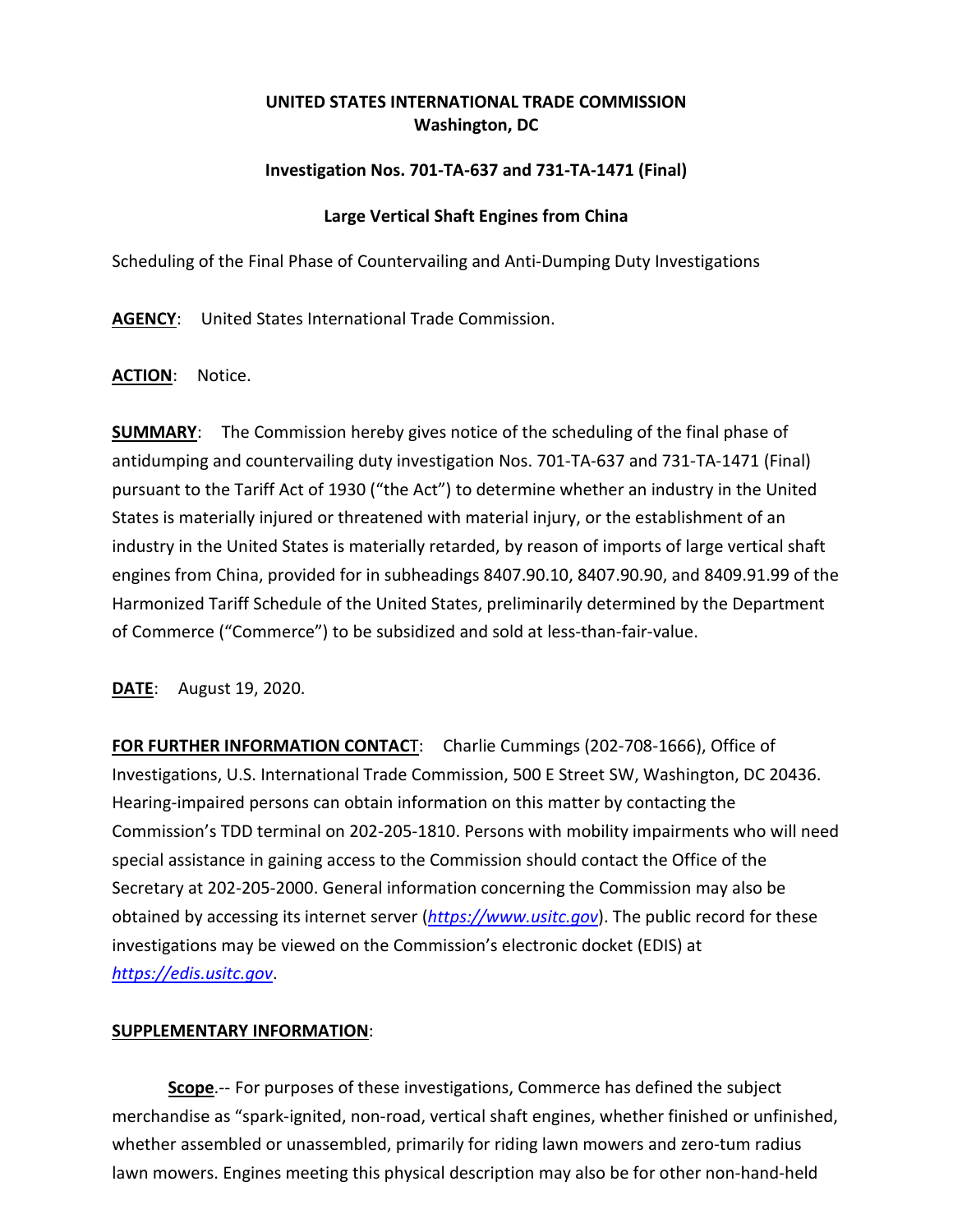outdoor power equipment such as, including but not limited to, tow-behind brush mowers, grinders, and vertical shaft generators. The subject engines are spark ignition, single or multiple cylinder, air cooled, internal combustion engines with vertical power take off shafts with a minimum displacement of 225 cubic centimeters (cc) and a maximum displacement of 999cc. Typically, engines with displacements of this size generate gross power of between 6.7 kilowatts (kw) to 42 kw.

Engines covered by this scope normally must comply with and be certified under Environmental Protection Agency (EPA) air pollution controls title 40, chapter I, subchapter U, part 1054 of the Code of Federal Regulations standards for small non-road spark-ignition engines and equipment. Engines that otherwise meet the physical description of the scope but are not certified under 40 CFR part 1054 and are not certified under other parts of subchapter U of the EPA air pollution controls are not excluded from the scope of this proceeding. Engines that may be certified under both 40 CFR part 1054 as well as other parts of subchapter U remain subject to the scope of these proceedings.

For purposes of these investigations, an unfinished engine covers at a minimum a subassembly comprised of, but not limited to, the following components: Crankcase, crankshaft, camshaft, piston(s), and connecting rod(s). Importation of these components together, whether assembled or unassembled, and whether or not accompanied by additional components such as an oil pan, manifold, cylinder head(s), valve train, or valve cover(s), constitutes an unfinished engine for purposes of these investigations. The inclusion of other products such as spark plugs fitted into the cylinder head or electrical devices (e.g., ignition modules, ignition coils) for synchronizing with the motor to supply tension current does not remove the product from the scope. The inclusion of any other components not identified as comprising the unfinished engine subassembly in a third country does not remove the engine from the scope."

**Background**.--The final phase of these investigations is being scheduled pursuant to sections 705(b) and 731(b) of the Tariff Act of 1930 (19 U.S.C. 1671d(b) and 1673d(b)), as a result of affirmative preliminary determinations by Commerce that certain benefits which constitute subsidies within the meaning of § 703 of the Act (19 U.S.C. 1671b) are being provided to manufacturers, producers, or exporters in China of large vertical shaft engines, and that such products are being sold in the United States at less than fair value within the meaning of § 733 of the Act (19 U.S.C. 1673b). The investigations were requested in petitions filed on January 15, 2020, by the Coalition of American Vertical Engine Producers (Kohler Co., Kohler, Wisconsin, and Briggs & Stratton Corporation, Wauwatosa, Wisconsin).

For further information concerning the conduct of this phase of the investigations, hearing procedures, and rules of general application, consult the Commission's Rules of Practice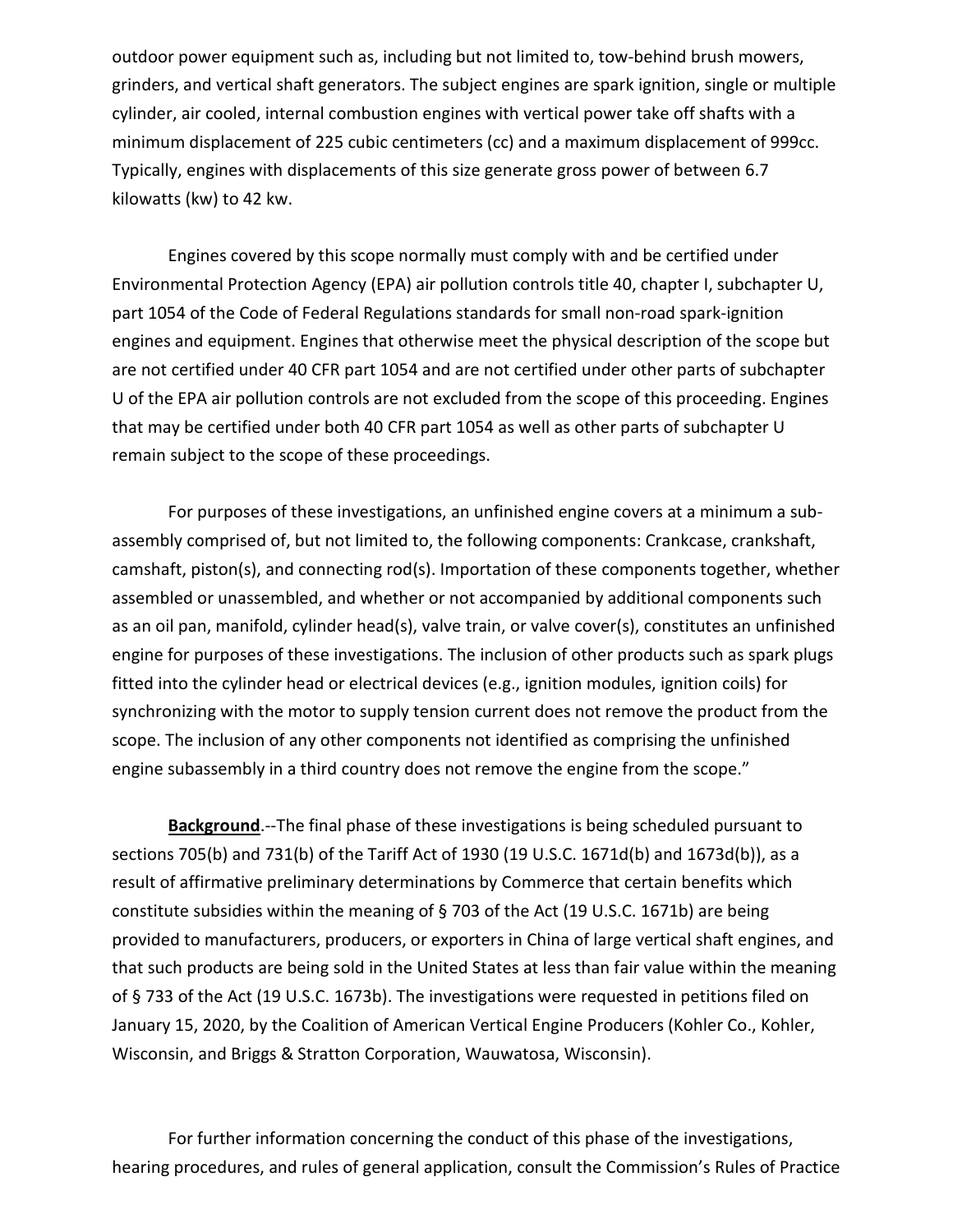and Procedure, part 201, subparts A and B (19 CFR part 201), and part 207, subparts A and C (19 CFR part 207).

**Participation in the investigations and public service list**.--Persons, including industrial users of the subject merchandise and, if the merchandise is sold at the retail level, representative consumer organizations, wishing to participate in the final phase of these investigations as parties must file an entry of appearance with the Secretary to the Commission, as provided in § 201.11 of the Commission's rules, no later than 21 days prior to the hearing date specified in this notice. A party that filed a notice of appearance during the preliminary phase of the investigations need not file an additional notice of appearance during this final phase. The Secretary will maintain a public service list containing the names and addresses of all persons, or their representatives, who are parties to the investigations.

**Limited disclosure of business proprietary information (BPI) under an administrative protective order (APO) and BPI service list**.--Pursuant to § 207.7(a) of the Commission's rules, the Secretary will make BPI gathered in the final phase of these investigations available to authorized applicants under the APO issued in the investigations, provided that the application is made no later than 21 days prior to the hearing date specified in this notice. Authorized applicants must represent interested parties, as defined by 19 U.S.C. 1677(9), who are parties to the investigations. A party granted access to BPI in the preliminary phase of the investigations need not reapply for such access. A separate service list will be maintained by the Secretary for those parties authorized to receive BPI under the APO.

**Staff report**.--The prehearing staff report in the final phase of these investigations will be placed in the nonpublic record on December 15, 2020, and a public version will be issued thereafter, pursuant to § 207.22 of the Commission's rules.

**Hearing**.--The Commission will hold a hearing in connection with the final phase of these investigations beginning at 9:30 a.m. on Tuesday, January 5, 2021. Information about the place and form of the hearing, including about how to participate in and/or view the hearing, will be posted on the Commission's website at [https://www.usitc.gov/calendarpad/calendar.html.](https://www.usitc.gov/calendarpad/calendar.html) Interested parties should check the Commission's website periodically for updates.

Requests to appear at the hearing should be filed in writing with the Secretary to the Commission on or before December 29, 2020. A nonparty who has testimony that may aid the Commission's deliberations may request permission to present a short statement at the hearing. All parties and nonparties desiring to appear at the hearing and make oral presentations should participate in a prehearing conference to be held on December 30, 2020, if deemed necessary. Oral testimony and written materials to be submitted at the public hearing are governed by §§ 201.6(b)(2), 201.13(f), and 207.24 of the Commission's rules.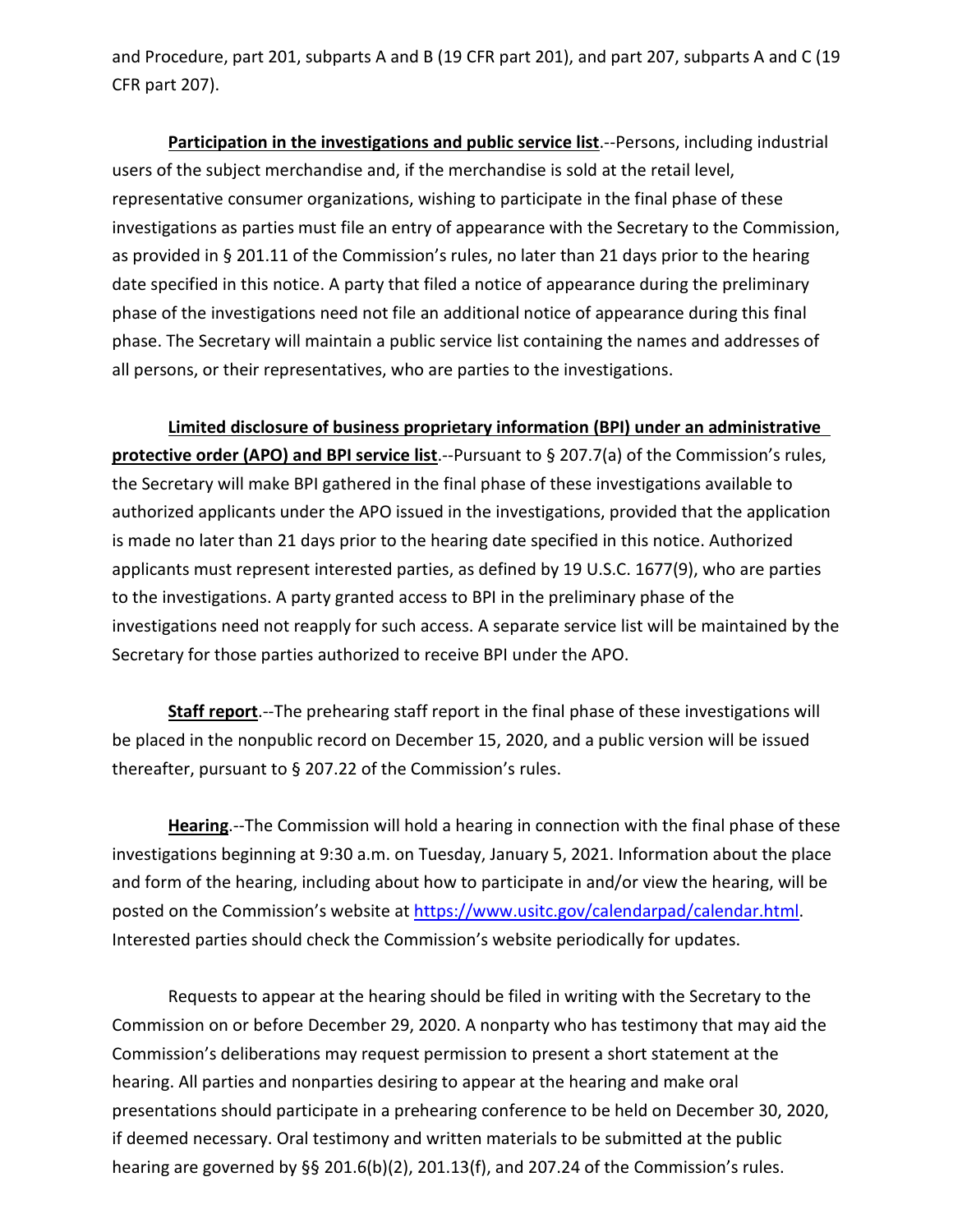Parties must submit any request to present a portion of their hearing testimony **in camera** no later than 7 business days prior to the date of the hearing.

**Written submissions**.--Each party who is an interested party shall submit a prehearing brief to the Commission. Prehearing briefs must conform with the provisions of §207.23 of the Commission's rules; the deadline for filing is December 22, 2020. Parties may also file written testimony in connection with their presentation at the hearing, as provided in § 207.24 of the Commission's rules, and posthearing briefs, which must conform with the provisions of § 207.25 of the Commission's rules. The deadline for filing posthearing briefs is January 12, 2021. In addition, any person who has not entered an appearance as a party to the investigations may submit a written statement of information pertinent to the subject of the investigations, including statements of support or opposition to the petition, on or before January 12, 2021. On January 27, 2021, the Commission will make available to parties all information on which they have not had an opportunity to comment. Parties may submit final comments on this information on or before January 29, 2021, but such final comments must not contain new factual information and must otherwise comply with §207.30 of the Commission's rules. All written submissions must conform with the provisions of § 201.8 of the Commission's rules; any submissions that contain BPI must also conform with the requirements of §§ 201.6, 207.3, and 207.7 of the Commission's rules. The Commission's *Handbook on Filing Procedures*, available on the Commission's website at

[https://www.usitc.gov/documents/handbook\\_on\\_filing\\_procedures.pdf,](https://www.usitc.gov/documents/handbook_on_filing_procedures.pdf) elaborates upon the Commission's procedures with respect to filings.

Additional written submissions to the Commission, including requests pursuant to § 201.12 of the Commission's rules, shall not be accepted unless good cause is shown for accepting such submissions, or unless the submission is pursuant to a specific request by a Commissioner or Commission staff.

In accordance with §§ 201.16(c) and 207.3 of the Commission's rules, each document filed by a party to the investigations must be served on all other parties to the investigations (as identified by either the public or BPI service list), and a certificate of service must be timely filed. The Secretary will not accept a document for filing without a certificate of service.